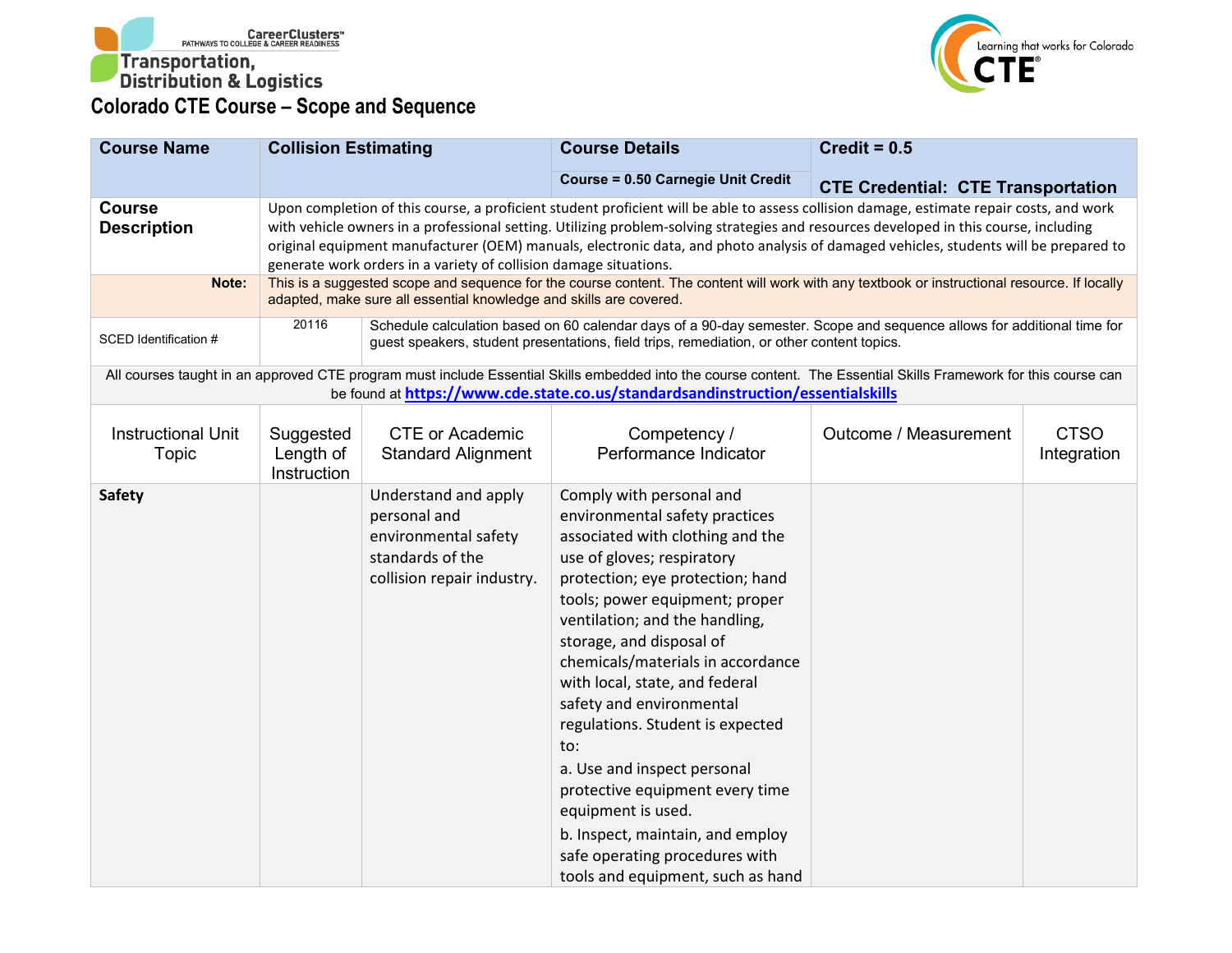



|                        |                                                                                 | and power tools, ladders,<br>scaffolding, and lifting equipment.<br>c. Assume responsibilities under<br>HazCom (Hazard Communication)<br>regulations.<br>d. Adhere to responsibilities,<br>regulations, and Occupational<br>Safety & Health Administration<br>(OSHA) policies regarding<br>reporting of accidents and<br>observed hazards, and regarding<br>emergency response procedures.<br>e. Maintain a portfolio record of<br>written safety examinations and<br>equipment examination for which<br>the student has passed an<br>operational checkout by the<br>instructor.<br>f. Utilize MSDSs (material safety<br>data sheets), and identify the<br>health hazards associated with<br>hazardous material. |                                                                                                                                                                                                                                                                                                                                                                                       |
|------------------------|---------------------------------------------------------------------------------|------------------------------------------------------------------------------------------------------------------------------------------------------------------------------------------------------------------------------------------------------------------------------------------------------------------------------------------------------------------------------------------------------------------------------------------------------------------------------------------------------------------------------------------------------------------------------------------------------------------------------------------------------------------------------------------------------------------|---------------------------------------------------------------------------------------------------------------------------------------------------------------------------------------------------------------------------------------------------------------------------------------------------------------------------------------------------------------------------------------|
| <b>Damage Analysis</b> | Demonstrate processes<br>for analyzing damage<br>sustained to an<br>automobile. | Demonstrate processes for<br>analyzing damage sustained to an<br>automobile. Student is expected<br>to:<br>A) Analyze damage to<br>determine appropriate<br>repair methods<br>B) Determine the direction,<br>point of impact and extent<br>of direct or indirect<br>damage<br>Identify and record pre-<br>C)<br>existing damage                                                                                                                                                                                                                                                                                                                                                                                  | Gather information from a<br>variety of print and digital<br>sources (such as OEM<br>manuals and online<br>instructional materials) as<br>well as firsthand<br>experiences observing a<br>qualified technician on<br>preparing a vehicle for<br>damage analysis. Create a<br>flow chart that will show<br>the entire process of<br>analyzing damage and<br>estimating costs. Write an |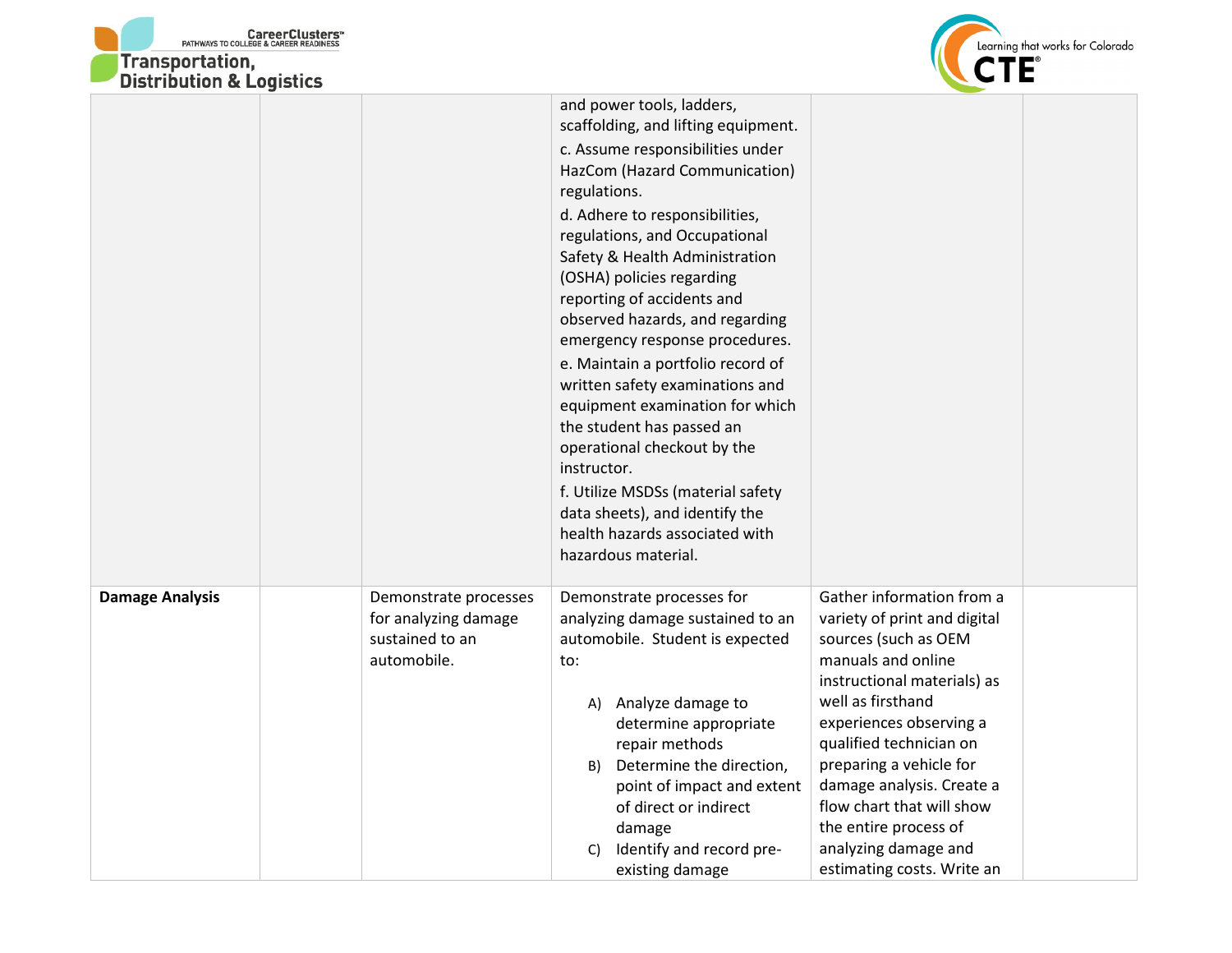



|  | D)<br>E) | Perform visual inspection<br>of structural components<br>and determine whether<br>they should be repaired or<br>replaced<br>Be familiar with structural<br>damage measuring<br>equipment | accompanying text that<br>describes how key steps are<br>accomplished, that is, what<br>the technician should do<br>and observe at each step.<br>Steps include but are not<br>limited to the following.<br>a. Position the vehicle for<br>inspection.<br>b. Prepare vehicle for<br>inspection by providing                                                                                                                                |  |
|--|----------|------------------------------------------------------------------------------------------------------------------------------------------------------------------------------------------|-------------------------------------------------------------------------------------------------------------------------------------------------------------------------------------------------------------------------------------------------------------------------------------------------------------------------------------------------------------------------------------------------------------------------------------------|--|
|  |          |                                                                                                                                                                                          | access to damaged areas.<br>c. Analyze damage to<br>determine appropriate<br>methods for overall repairs.<br>d. Determine the direction,<br>point(s) of impact, and<br>extent of direct, indirect,<br>and inertia damage.<br>e. Gather details of the<br>incident/accident necessary<br>to determine the full extent<br>of vehicle damage.<br>f. Identify and record pre-<br>existing damage.<br>g. Identify and record prior<br>repairs. |  |
|  |          |                                                                                                                                                                                          | Accurately complete a<br>summary of damages on a<br>claim form, citing specific<br>evidence to support the<br>need for components,<br>parts, and labor necessary<br>to repair the vehicle.<br>Formulate a list of needed                                                                                                                                                                                                                  |  |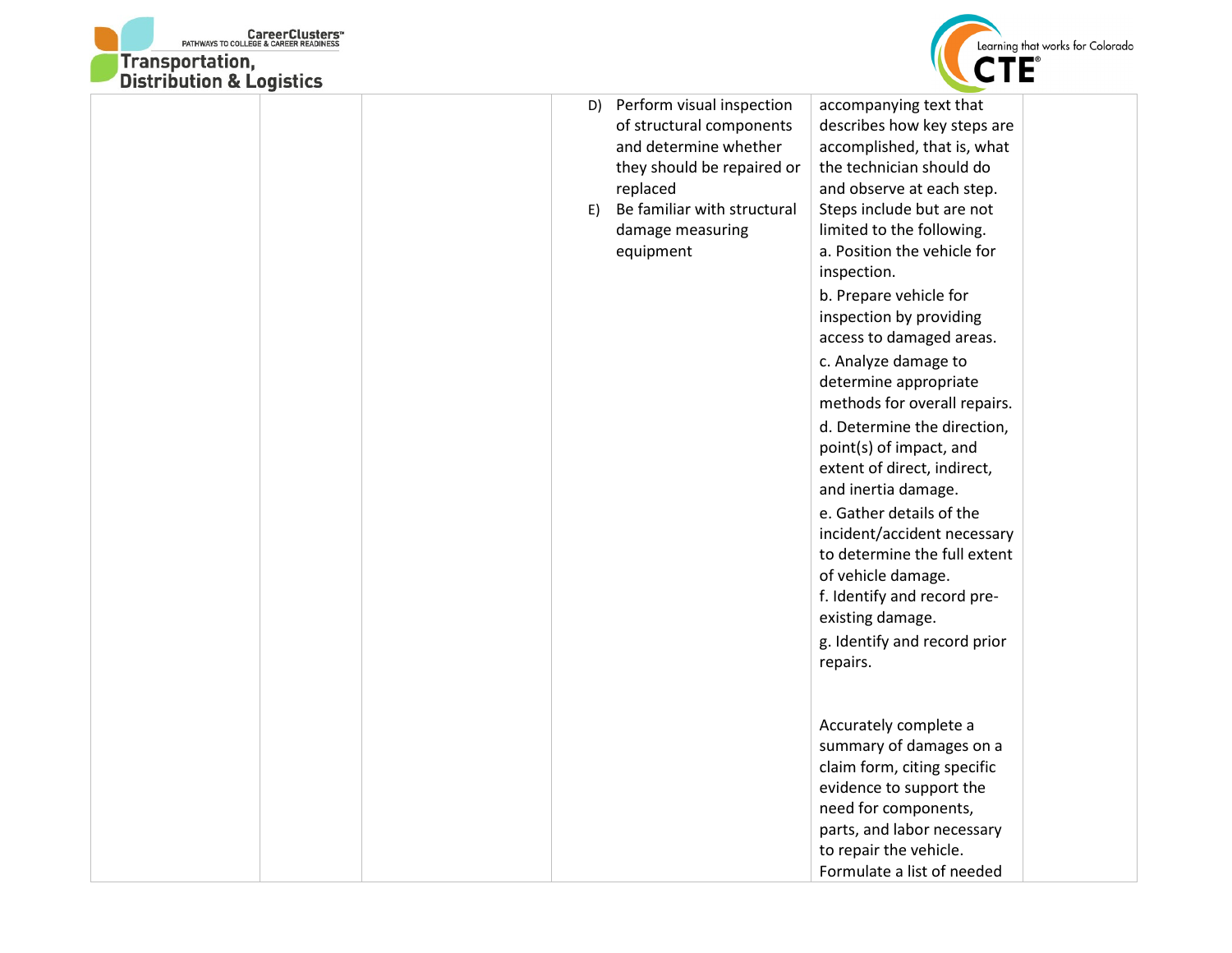



| <b>DISTRIBUTION &amp; LOGISTICS</b> |                              |  |
|-------------------------------------|------------------------------|--|
|                                     | parts necessary to repair    |  |
|                                     | the vehicle to OEM           |  |
|                                     | standards. Identify          |  |
|                                     | suspension, electrical, and  |  |
|                                     | mechanical elements as       |  |
|                                     | well as interior damage.     |  |
|                                     | a. Perform visual inspection |  |
|                                     | of structural components     |  |
|                                     | and members.                 |  |
|                                     | b. Identify structural       |  |
|                                     | damage using measuring       |  |
|                                     | tools and equipment.         |  |
|                                     | c. Perform visual inspection |  |
|                                     | of non-structural            |  |
|                                     | components and members.      |  |
|                                     | d. Determine parts,          |  |
|                                     | components, material         |  |
|                                     | type(s) and procedures       |  |
|                                     | necessary for a proper       |  |
|                                     | repair.                      |  |
|                                     | e. Identify type and         |  |
|                                     | condition of finish;         |  |
|                                     | determine if refinishing is  |  |
|                                     | required.                    |  |
|                                     | f. Identify suspension,      |  |
|                                     | electrical, and mechanical   |  |
|                                     | component physical           |  |
|                                     | damage.                      |  |
|                                     |                              |  |
|                                     | g. Identify safety systems   |  |
|                                     | physical damage.             |  |
|                                     | h. Identify interior         |  |
|                                     | component damage.            |  |
|                                     | i. Identify damage to add-   |  |
|                                     | on accessories and           |  |
|                                     | modifications.               |  |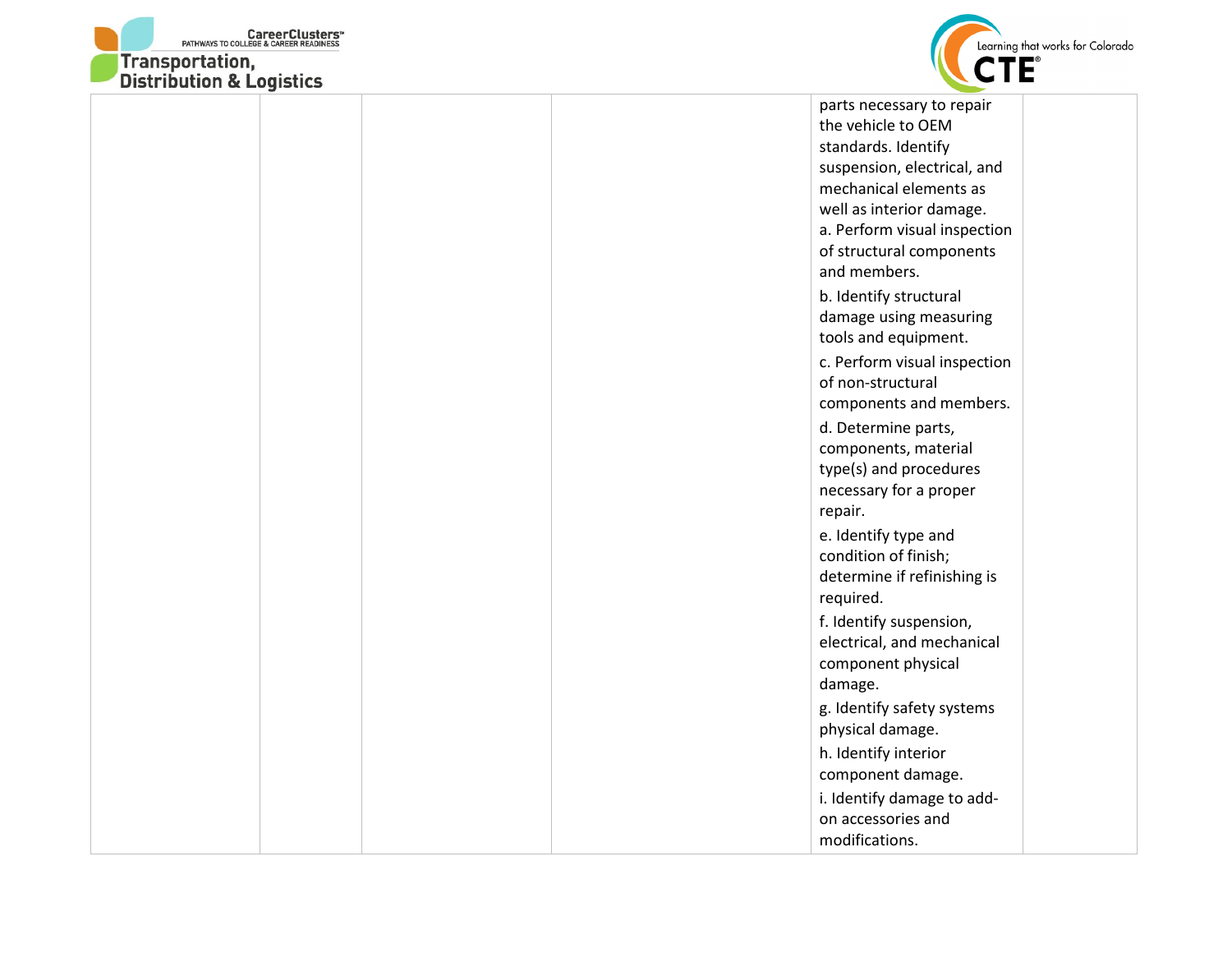



| DISTRIBUTION & LOGISTICS |                                                                                                                   |                                                                                                                                                                                                                                                                                                                                                                                                                                                                                                                                                                                                                                                                                                 |                                                                                                                                                                                                                                                                                                                                                                                                                                                                                                                                                                                                                                                                                                                                                                                                            |
|--------------------------|-------------------------------------------------------------------------------------------------------------------|-------------------------------------------------------------------------------------------------------------------------------------------------------------------------------------------------------------------------------------------------------------------------------------------------------------------------------------------------------------------------------------------------------------------------------------------------------------------------------------------------------------------------------------------------------------------------------------------------------------------------------------------------------------------------------------------------|------------------------------------------------------------------------------------------------------------------------------------------------------------------------------------------------------------------------------------------------------------------------------------------------------------------------------------------------------------------------------------------------------------------------------------------------------------------------------------------------------------------------------------------------------------------------------------------------------------------------------------------------------------------------------------------------------------------------------------------------------------------------------------------------------------|
|                          |                                                                                                                   |                                                                                                                                                                                                                                                                                                                                                                                                                                                                                                                                                                                                                                                                                                 | j. Identify single (one time)<br>use components.                                                                                                                                                                                                                                                                                                                                                                                                                                                                                                                                                                                                                                                                                                                                                           |
| <b>Damage Estimating</b> | Understand and apply<br>processes for<br>determining an estimate<br>of repair for automotive<br>collision damage. | Understand and apply processes<br>for determining an estimate of<br>repair for automotive collision<br>damage. Student is expected to:<br>Determine the parts and<br>A)<br>procedures needed to<br>complete the repair<br>Determine the paint finish<br>B)<br>and any necessary<br>refinishing<br>Identify mechanical and<br>C)<br>suspension damage<br>D) Document vehicle<br>information correctly<br>Identify and de code V.I.N.<br>E)<br>numbers<br>Identify and record vehicle<br>F)<br>options<br>Apply appropriate<br>G)<br>estimating and parts<br>nomenclature<br>(terminology)<br>Correct use of Mitchell<br>H)<br>collision guides<br>Apply proper estimating<br>$\vert$<br>sequence | Compile evidence from the<br>vehicle and<br>owner/operator, including<br>pictures and written<br>summaries, to ascertain<br>damage, determine make<br>and model, and identify VIN<br>information necessary to<br>determine appropriate<br>OEM parts.<br>a. Determine and record<br>customer/vehicle owner<br>information.<br>b. Identify and record<br>vehicle identification<br>number (VIN) information,<br>including nation of origin,<br>make, model, restraint<br>system, body type,<br>production date, engine<br>type, and assembly plant.<br>c. Identify and record<br>vehicle options, including<br>trim level, paint code,<br>transmission, accessories,<br>and modifications.<br>d. Identify safety systems;<br>determine replacement<br>items.<br>e. Apply appropriate<br>estimating and parts |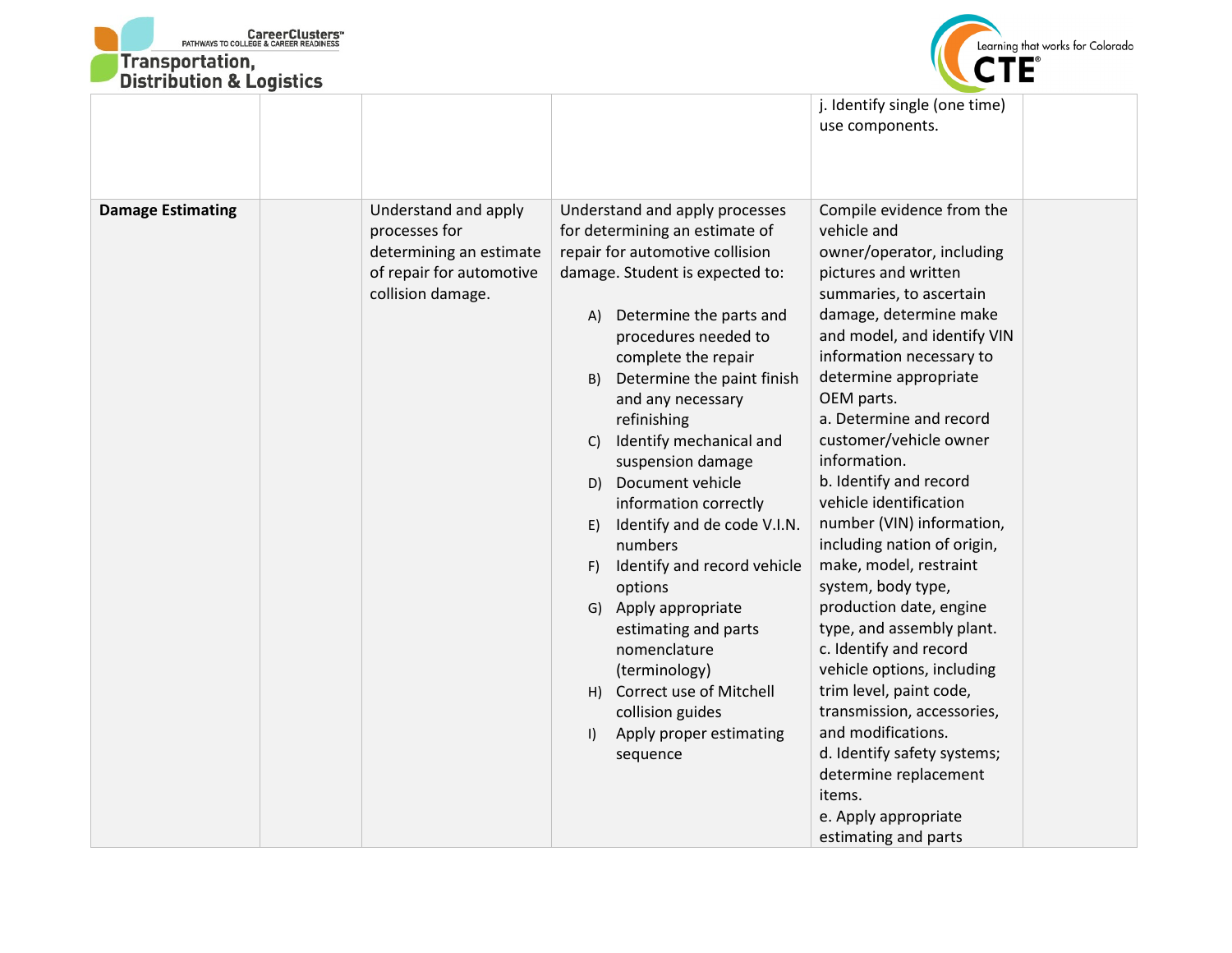



| nomenclature<br>(terminology).<br>f. Determine and apply<br>appropriate estimating<br>sequence.                                                                                                                                                                                                                                                                                                                                                                                                                                                                                                                                                                                              |  |
|----------------------------------------------------------------------------------------------------------------------------------------------------------------------------------------------------------------------------------------------------------------------------------------------------------------------------------------------------------------------------------------------------------------------------------------------------------------------------------------------------------------------------------------------------------------------------------------------------------------------------------------------------------------------------------------------|--|
| g. Utilize estimating guide<br>procedure pages.                                                                                                                                                                                                                                                                                                                                                                                                                                                                                                                                                                                                                                              |  |
| Using the created flow<br>chart, the narratives, and<br>photo analysis, ascertain<br>whether parts will be<br>aftermarket, recyclable,<br>rebuilt, or reconditioned.<br>Based on the information<br>gathered, develop a cost<br>analysis of parts and labor<br>value for each operation<br>required. Determine the<br>extent of direct and indirect<br>damage and direction of<br>impact; develop and<br>document a repair plan<br>that includes summary of<br>damage, recommended<br>repairs, costs of parts and<br>labor, and necessary<br>finishing. Review, edit, and<br>revise plan based on peer<br>and instructor feedback<br>a. Apply estimating guide<br>footnotes and headnotes as |  |
| needed.<br>b. Estimate labor value for<br>operations requiring<br>judgment.                                                                                                                                                                                                                                                                                                                                                                                                                                                                                                                                                                                                                  |  |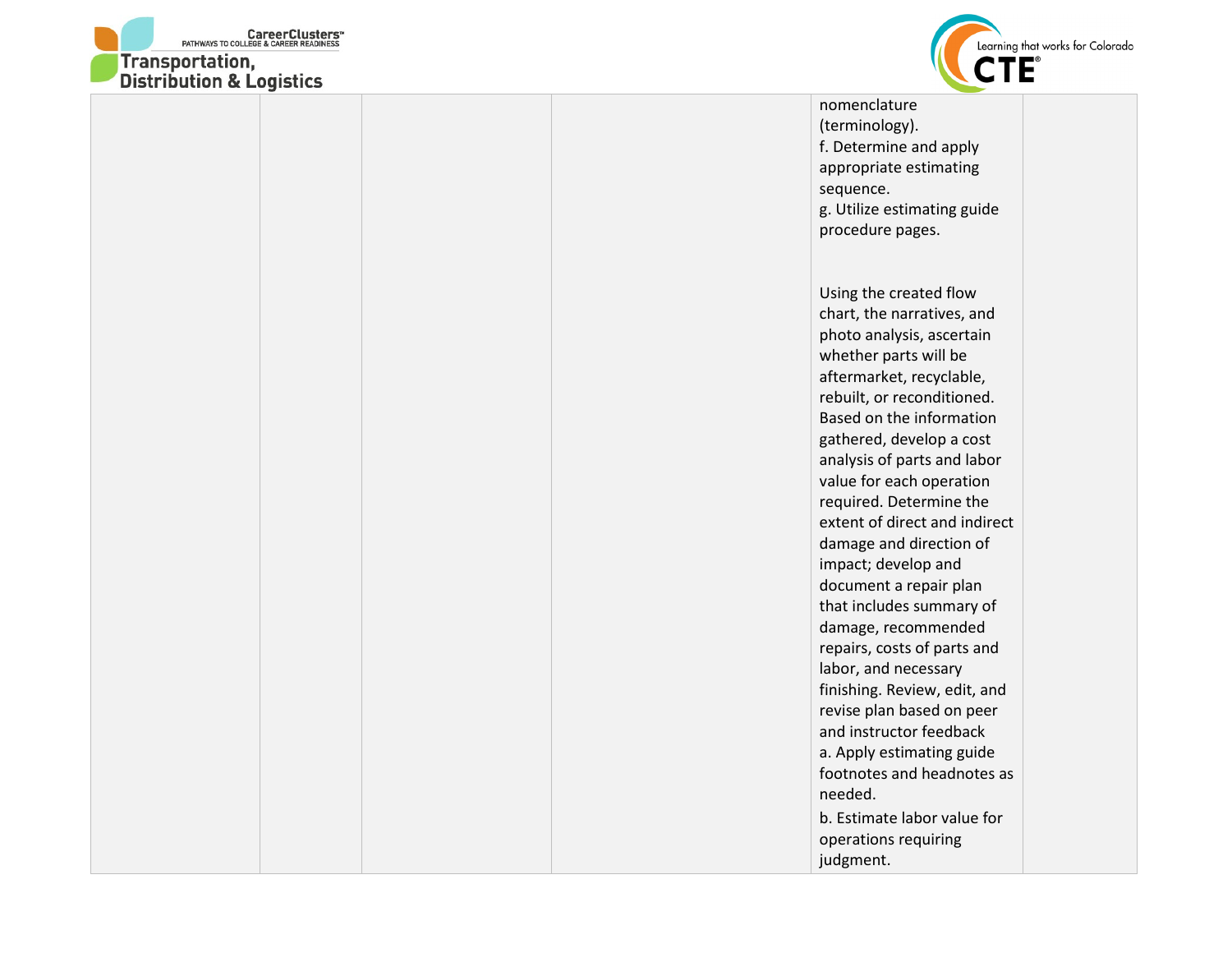



value for each operation (structural, non-structural, mechanical, and refinish). d. Select and price OEM parts; verify availability, compatibility, and condition. e. Select and price alternative/optional OEM parts; verify availability, compatibility and condition. f. Select and price aftermarket parts; verify availability, compatibility, and condition. g. Select and price recyclable/used parts; verify availability, compatibility and condition. h. Select and price remanufactured, rebuilt, and reconditioned parts; verify availability, compatibility and condition. i. Determine price and source of necessary sublet operations. j. Determine labor value, prices, charges, allowances, or fees for non-included operations and miscellaneous items.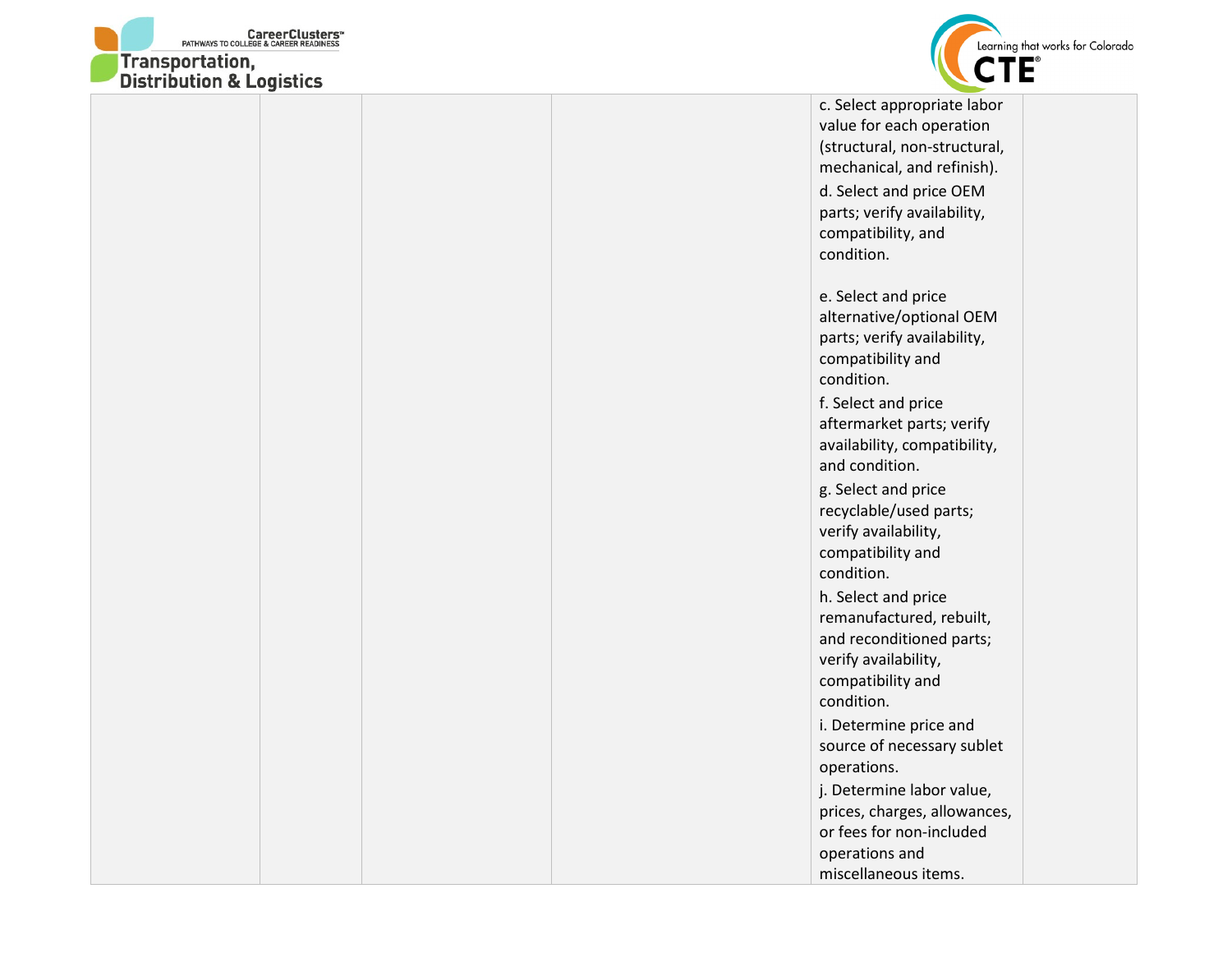



Consult print and digital resources, such as invoicing templates and OEM parts manuals, to prepare written work orders for documentation of a collision repair service. Synthesize information about the number and cost of parts, and detail the extent of the services involved. Apply quantitative math skills to develop an accurate cost analysis; then compile the work order using a manual template or word processing software. a. Recognize and apply overlap deductions, included operations, and additions. b. Determine additional material and charges. c. Determine refinishing material and charges. d. Apply math skills to establish charges and totals. e. Interpret computerassisted and manually written estimates; verify the information is current.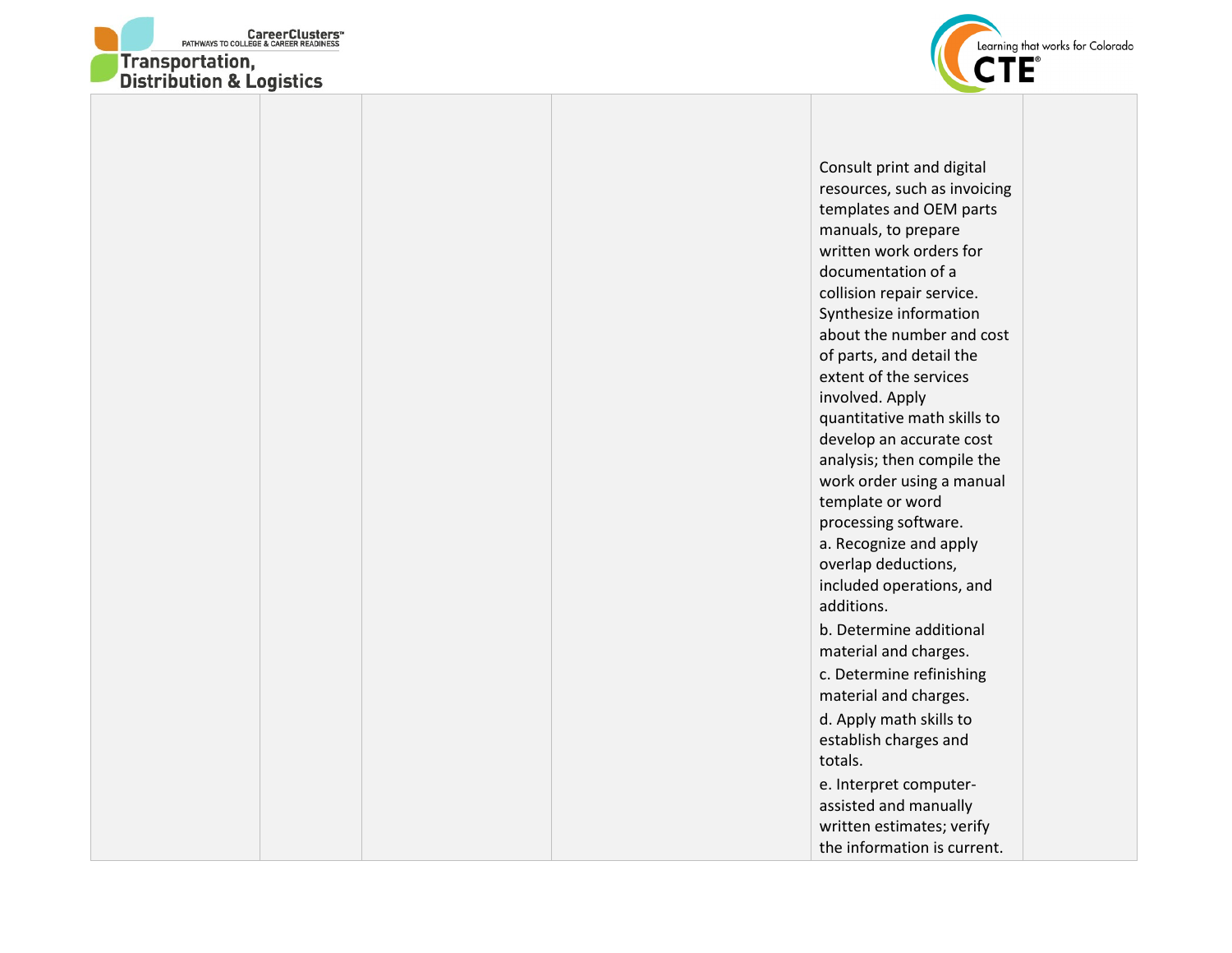| <b>CareerClusters</b> <sup>*</sup><br>PATHWAYS TO COLLEGE & CAREER READINESS<br><b>Transportation,</b><br><b>Distribution &amp; Logistics</b> |                                                                                                                                             |                                                                                                                                                                  | Learning that works for Colorado                                                                                                                                     |
|-----------------------------------------------------------------------------------------------------------------------------------------------|---------------------------------------------------------------------------------------------------------------------------------------------|------------------------------------------------------------------------------------------------------------------------------------------------------------------|----------------------------------------------------------------------------------------------------------------------------------------------------------------------|
|                                                                                                                                               |                                                                                                                                             |                                                                                                                                                                  | f. Identify procedural<br>differences between<br>computer-assisted systems<br>and manually written<br>estimates.                                                     |
|                                                                                                                                               |                                                                                                                                             |                                                                                                                                                                  | g. Identify procedures to<br>restore corrosion<br>protection; establish labor<br>values and material<br>charges.                                                     |
|                                                                                                                                               |                                                                                                                                             |                                                                                                                                                                  | h. Determine the cost<br>effectiveness of the repair<br>and determine the<br>approximate vehicle retail<br>and repair value.                                         |
|                                                                                                                                               |                                                                                                                                             |                                                                                                                                                                  | i. Recognize the differences<br>in estimation procedures<br>when using different<br>information provider<br>systems.                                                 |
|                                                                                                                                               |                                                                                                                                             |                                                                                                                                                                  | j. Verify accuracy of<br>estimate compared to the<br>actual repair and<br>replacement operations.                                                                    |
| <b>Vehicle Construction</b><br>and Parts ID                                                                                                   | Understand vehicle<br>construction and parts<br>identification processes<br>used in collision damage<br>and repair appraisal<br>estimation. | Understand vehicle construction<br>and parts identification processes<br>used in collision damage and<br>repair appraisal estimation.<br>Student is expected to: | Consult OEM parts manuals<br>and electronic data to<br>determine cost of<br>components and<br>accessories for various<br>makes and models of                         |
|                                                                                                                                               |                                                                                                                                             | A) Apply appropriate labor<br>value<br>Select and price proper<br>B)<br>parts, either o.e.m,<br>Jobber, or recycled                                              | vehicles. Write explanatory<br>narratives that examine<br>and define the various<br>components, establish the<br>repairability of those<br>components, and integrate |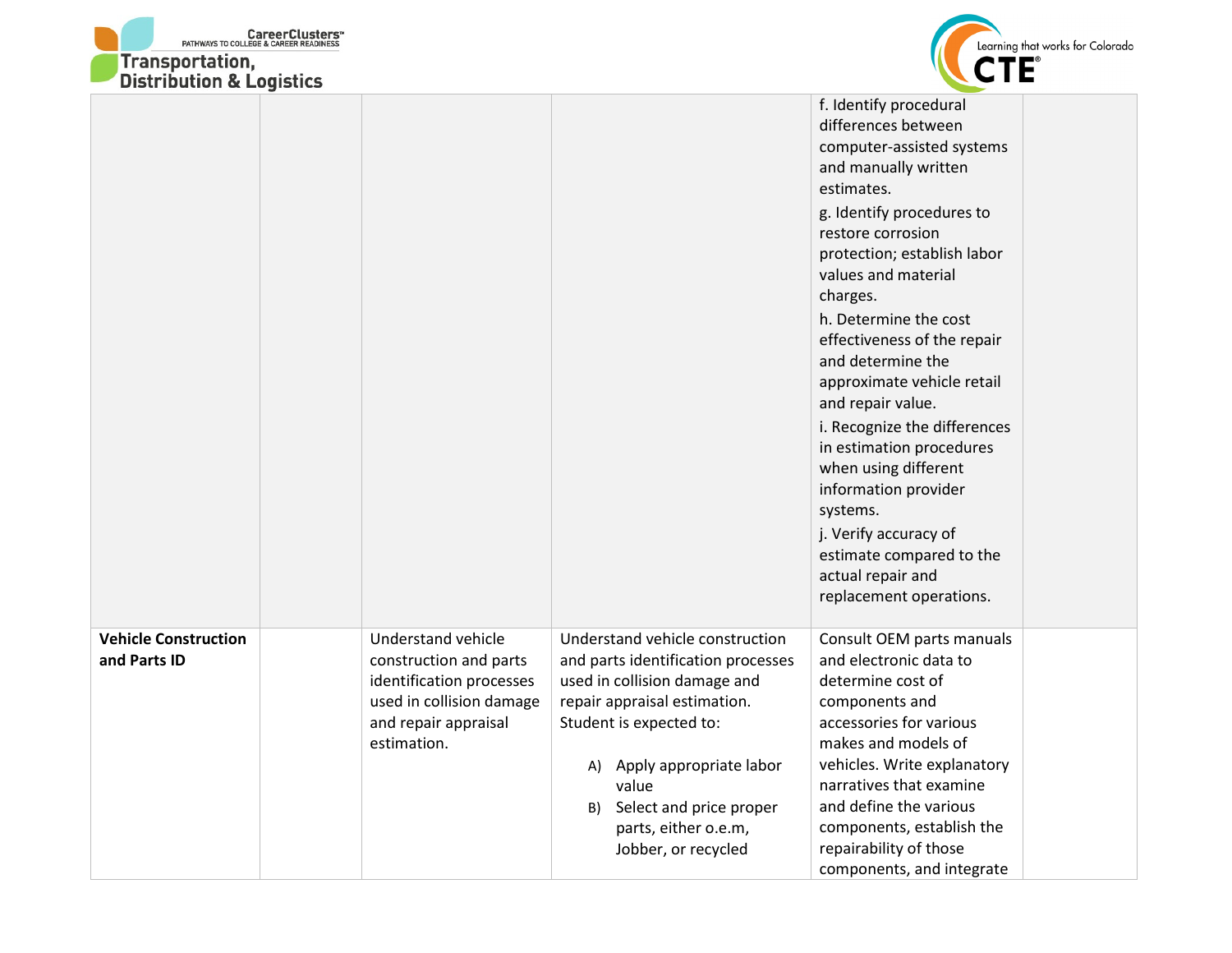



| DISTRIBUTION & LOGISTICS             |                                                                                                                                                                                    |                                                                                                                                                                                                                                                                                                                                                                                                                                                                                                                                                                                                                                                                                                                                                                                                                                                                                                                                                                                                                                                                                                                                                                                                |  |
|--------------------------------------|------------------------------------------------------------------------------------------------------------------------------------------------------------------------------------|------------------------------------------------------------------------------------------------------------------------------------------------------------------------------------------------------------------------------------------------------------------------------------------------------------------------------------------------------------------------------------------------------------------------------------------------------------------------------------------------------------------------------------------------------------------------------------------------------------------------------------------------------------------------------------------------------------------------------------------------------------------------------------------------------------------------------------------------------------------------------------------------------------------------------------------------------------------------------------------------------------------------------------------------------------------------------------------------------------------------------------------------------------------------------------------------|--|
|                                      |                                                                                                                                                                                    | the information accurately<br>Determine and price<br>C)<br>into the work order.<br>appropriate sublet<br>a. Identify type of vehicle<br>operations<br>D) Recognize and apply<br>construction (space frame,<br>overlap, where applicable<br>unibody, body-over-frame).<br>Determine refinishing<br>E)<br>b. Recognize the different<br>material and charges<br>damage characteristics of<br>Identify types of vehicle<br>F)<br>space frame, unibody, and<br>construction<br>body-over-frame vehicles.<br>Recognize damage<br>G)<br>c. Identify impact energy<br>characteristics for<br>absorbing components.<br>different types of vehicles<br>d. Identify steel types;<br>H) Identify plastic repair and<br>determine repairability.<br>replace procedure<br>e. Identify<br>Identify steel repair and<br>$\vert$<br>aluminum/magnesium<br>replace procedures<br>components; determine<br>Identify impact absorber<br>J)<br>repairability.<br>components and<br>f. Identify plastic/composite<br>repair/replace procedures<br>components; determine<br>repairability.<br>g. Identify vehicle glass<br>components and<br>repair/replacement<br>procedures.<br>h. Identify add-on<br>accessories. |  |
| <b>Customer Service</b><br>and Sales | Understand and apply<br>terminology for the<br>collision repair and<br>appraisal industry.<br>Understand and apply<br>effective communication<br>skills for customer<br>relations. | Understand and apply effective<br>Interact respectfully with<br>communication skills for customer<br>individuals involved in<br>various aspects of customer<br>relations. Student is expected to:<br>service, including OEM<br>Describe<br>representatives,<br>(A)<br>customers/clients,<br>exceptional customer<br>service.<br>insurance representatives,<br>and suppliers. Resolve<br>Identify the benefits of<br>B)<br>conflicts and differences to<br>great customer service.<br>maintain a smooth                                                                                                                                                                                                                                                                                                                                                                                                                                                                                                                                                                                                                                                                                         |  |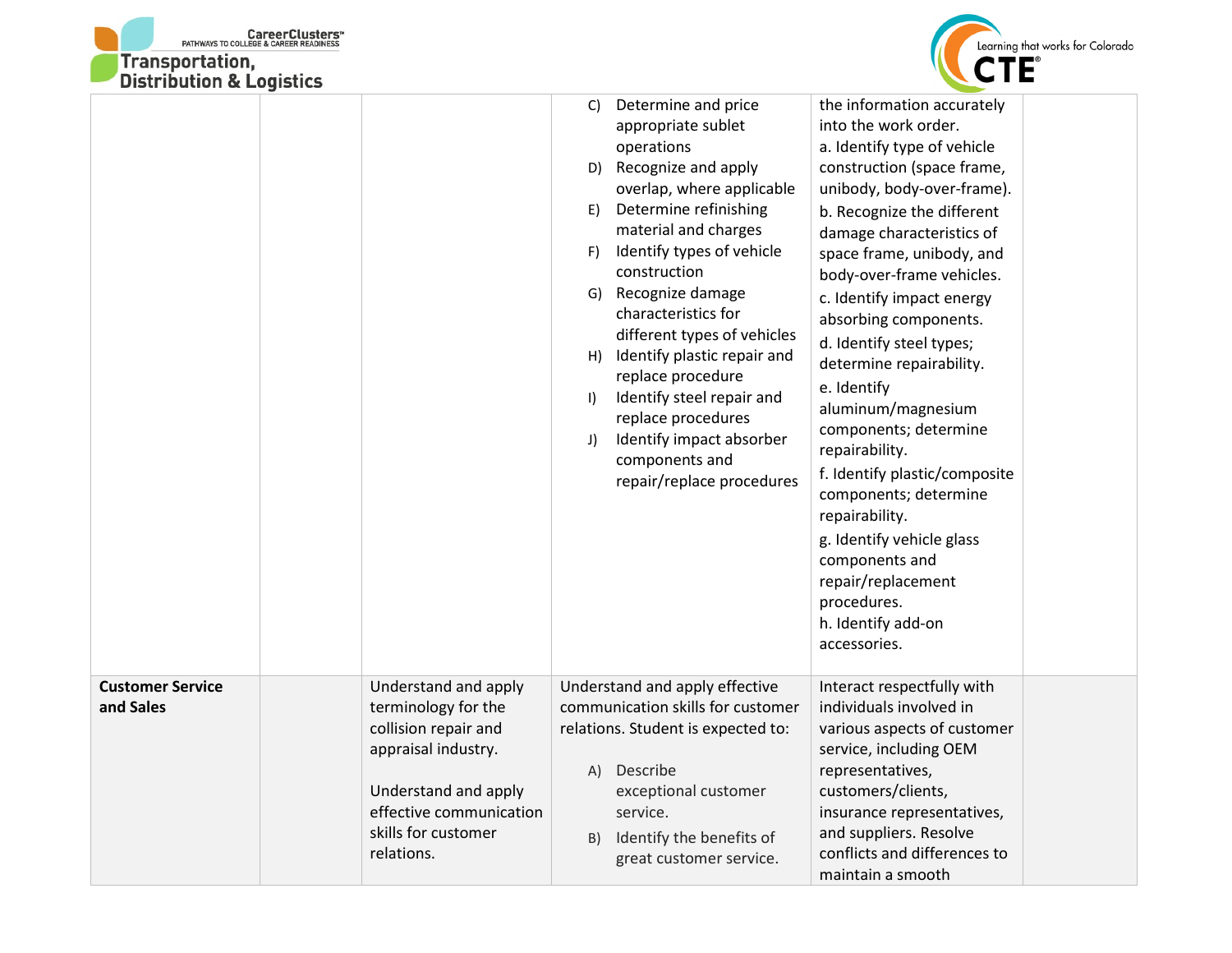



| Recognize barriers to the<br>C)<br>delivery of<br>outstanding customer<br>service.<br>Adapt to<br>D)<br>specific customer behavior<br>styles.<br>Demonstrate how to<br>E)<br>measure customer-<br>satisfaction levels and<br>take corrective action if<br>needed.<br><b>Understand collision</b><br>F)<br>repair-related terminology<br>for effective<br>communication for the<br>collision repair and<br>refinishing industry. | workflow. Individually craft<br>written scenarios narrating<br>a challenging customer<br>interaction and use the<br>scenarios to practice<br>effective communication<br>techniques in a role-play.<br>Research negotiation skills<br>and apply them to<br>workplace scenarios.<br>a. Acknowledge and/or<br>greet customer/client.<br>b. Listen to<br>customer/client; collect<br>information and identify<br>customer's/client's<br>concerns, needs, and<br>expectations.<br>c. Establish cooperative<br>attitude with<br>customer/client.<br>d. Identify yourself to<br>customer/client; offer<br>assistance.<br>e. Deal with angry<br>customer/client.<br>f. Identify customer/client<br>preferred communication<br>method; follow up to keep<br>customer/client informed<br>about parts and the repair |
|---------------------------------------------------------------------------------------------------------------------------------------------------------------------------------------------------------------------------------------------------------------------------------------------------------------------------------------------------------------------------------------------------------------------------------|-----------------------------------------------------------------------------------------------------------------------------------------------------------------------------------------------------------------------------------------------------------------------------------------------------------------------------------------------------------------------------------------------------------------------------------------------------------------------------------------------------------------------------------------------------------------------------------------------------------------------------------------------------------------------------------------------------------------------------------------------------------------------------------------------------------|
|                                                                                                                                                                                                                                                                                                                                                                                                                                 | process.<br>g. Recognize basic claims<br>handling procedures;<br>explain to customer/client.                                                                                                                                                                                                                                                                                                                                                                                                                                                                                                                                                                                                                                                                                                              |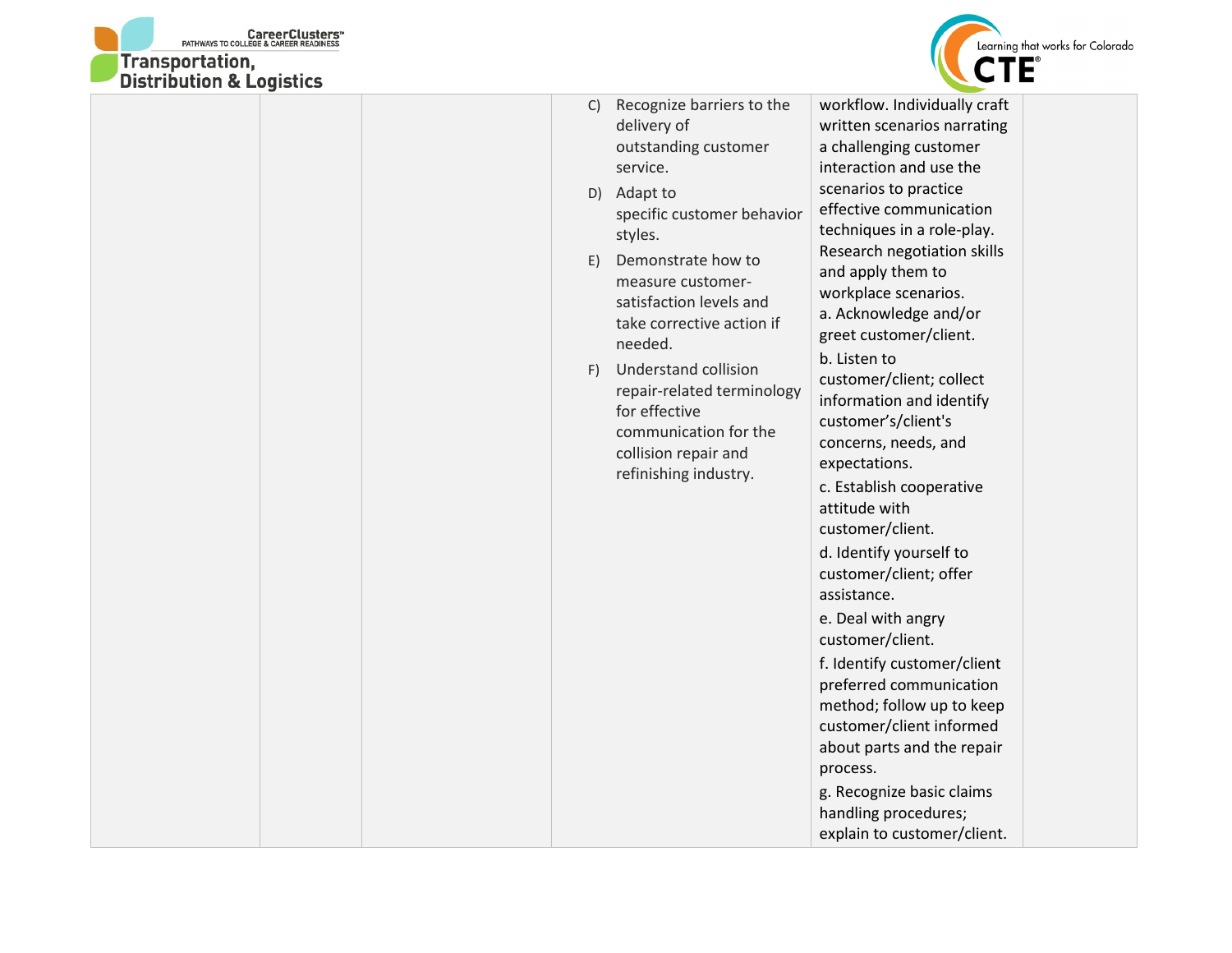| <b>CareerClusters</b> <sup>*</sup><br>PATHWAYS TO COLLEGE & CAREER READINESS<br>Transportation,<br><b>Distribution &amp; Logistics</b> |                                                                                                                                                        |                                                                                                                                                                                                                                                                                                                                                                                                                                              | Learning that works for Colorado                                                                                                                                                                                                                                                                                                                                                                                                                                                           |
|----------------------------------------------------------------------------------------------------------------------------------------|--------------------------------------------------------------------------------------------------------------------------------------------------------|----------------------------------------------------------------------------------------------------------------------------------------------------------------------------------------------------------------------------------------------------------------------------------------------------------------------------------------------------------------------------------------------------------------------------------------------|--------------------------------------------------------------------------------------------------------------------------------------------------------------------------------------------------------------------------------------------------------------------------------------------------------------------------------------------------------------------------------------------------------------------------------------------------------------------------------------------|
|                                                                                                                                        |                                                                                                                                                        |                                                                                                                                                                                                                                                                                                                                                                                                                                              | h. Project positive attitude<br>and professional<br>appearance.<br>i. Provide and review<br>warranty information.<br>j. Provide and review<br>technical and consumer<br>protection information.<br>k. Estimate and explain<br>duration of out-of-service<br>time.<br>I. Apply negotiation skills to<br>obtain a mutual agreement.<br>m. Interpret and explain<br>manual or computer-<br>assisted estimate to<br>customer/client.                                                           |
| <b>Career Development</b>                                                                                                              | Identify long-term<br>career goals, including<br><b>Work-Based Learning</b><br>(WBL) experience that<br>align with career<br>interests and objectives. | Analyze goals related to career<br>interests and planning. Student is<br>expected to:<br>(A) Draw connections between the<br>experience and course content,<br>thoughtfully reflecting on:<br>a. Acquired leadership skills<br>b. Problem-solving techniques and<br>decision-making skills<br>c. Team member participation in a<br>learning environment<br>d. Personal career development<br>e. Opportunities for industry<br>certifications | Update the student's<br>career and academic plan.<br>Create a portfolio, or<br>similar collection of work,<br>offering evidence to<br>illustrate mastery of skills<br>and knowledge as outlined<br>in the standards above. The<br>portfolio should reflect<br>thoughtful assessment and<br>evaluation of the student's<br>progression of work<br>involving the estimation of<br>damage to a vehicle and<br>adherence to Materials<br>Safety Data Sheets (MSDS).<br>The following documents |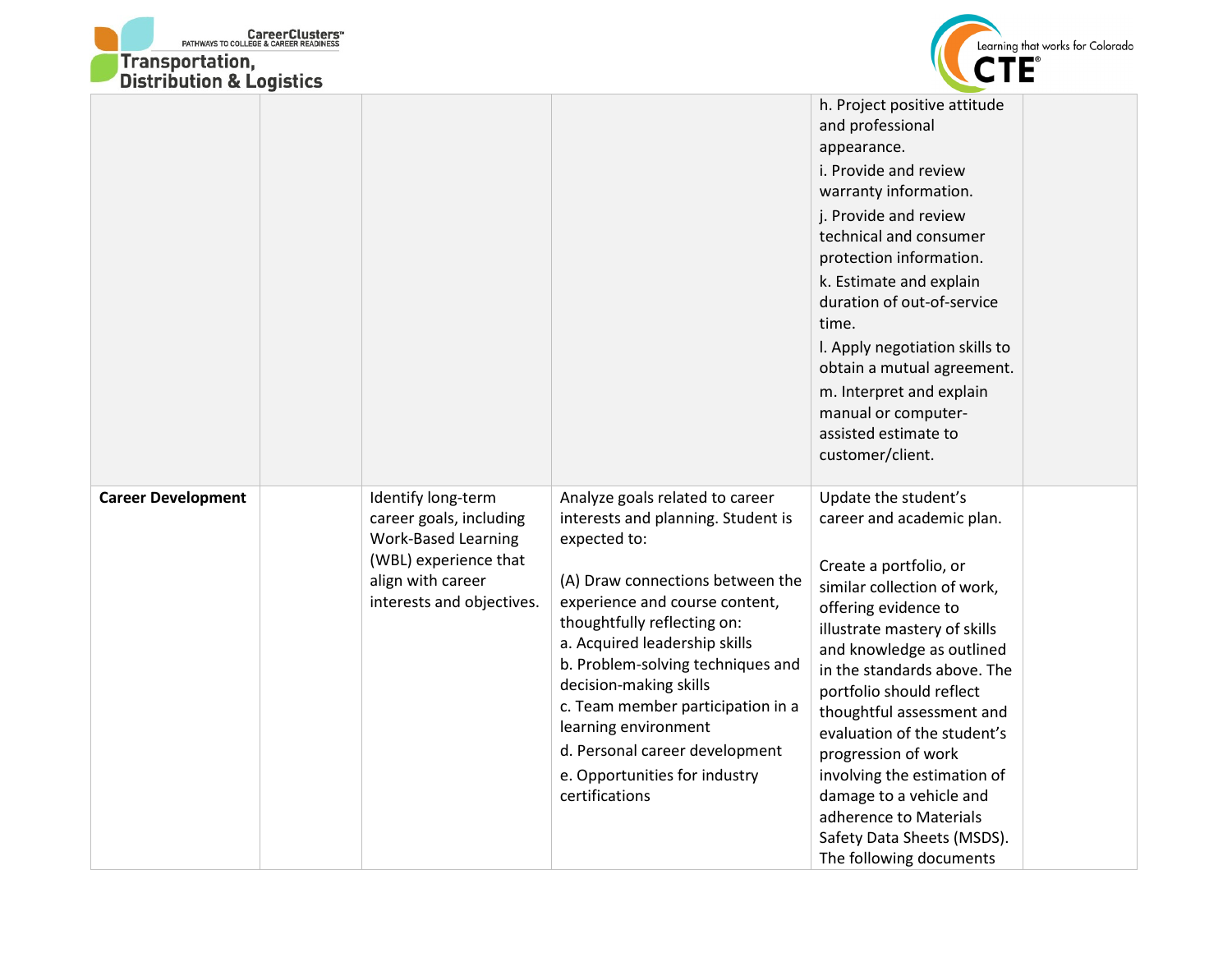



| <b>DISTRIBUTION &amp; LOGISTICS</b> |  |                                                                                                                                                                                                                                                                                                                                                                                                                                                                                                                                                                                               |  |
|-------------------------------------|--|-----------------------------------------------------------------------------------------------------------------------------------------------------------------------------------------------------------------------------------------------------------------------------------------------------------------------------------------------------------------------------------------------------------------------------------------------------------------------------------------------------------------------------------------------------------------------------------------------|--|
|                                     |  | will reside in the student's<br>electronic career portfolio:<br>a. Personal code of<br>professional ethics<br>b. Career and professional<br>growth plan<br>c. List of responsibilities<br>undertaken throughout the<br>course<br>d. Examples of visual<br>materials developed and<br>used during the course<br>(such as graphics,<br>presentation slides, videos,<br>demonstrations)<br>e. Description of<br>technology used, with<br>examples if appropriate<br>f. Periodic journal entries<br>reflecting on tasks and<br>activities<br>g. Feedback from instructor<br>based on observations |  |
|                                     |  |                                                                                                                                                                                                                                                                                                                                                                                                                                                                                                                                                                                               |  |
|                                     |  |                                                                                                                                                                                                                                                                                                                                                                                                                                                                                                                                                                                               |  |
|                                     |  |                                                                                                                                                                                                                                                                                                                                                                                                                                                                                                                                                                                               |  |
|                                     |  |                                                                                                                                                                                                                                                                                                                                                                                                                                                                                                                                                                                               |  |
|                                     |  |                                                                                                                                                                                                                                                                                                                                                                                                                                                                                                                                                                                               |  |
|                                     |  |                                                                                                                                                                                                                                                                                                                                                                                                                                                                                                                                                                                               |  |
|                                     |  |                                                                                                                                                                                                                                                                                                                                                                                                                                                                                                                                                                                               |  |
|                                     |  |                                                                                                                                                                                                                                                                                                                                                                                                                                                                                                                                                                                               |  |
|                                     |  |                                                                                                                                                                                                                                                                                                                                                                                                                                                                                                                                                                                               |  |
|                                     |  |                                                                                                                                                                                                                                                                                                                                                                                                                                                                                                                                                                                               |  |
|                                     |  |                                                                                                                                                                                                                                                                                                                                                                                                                                                                                                                                                                                               |  |